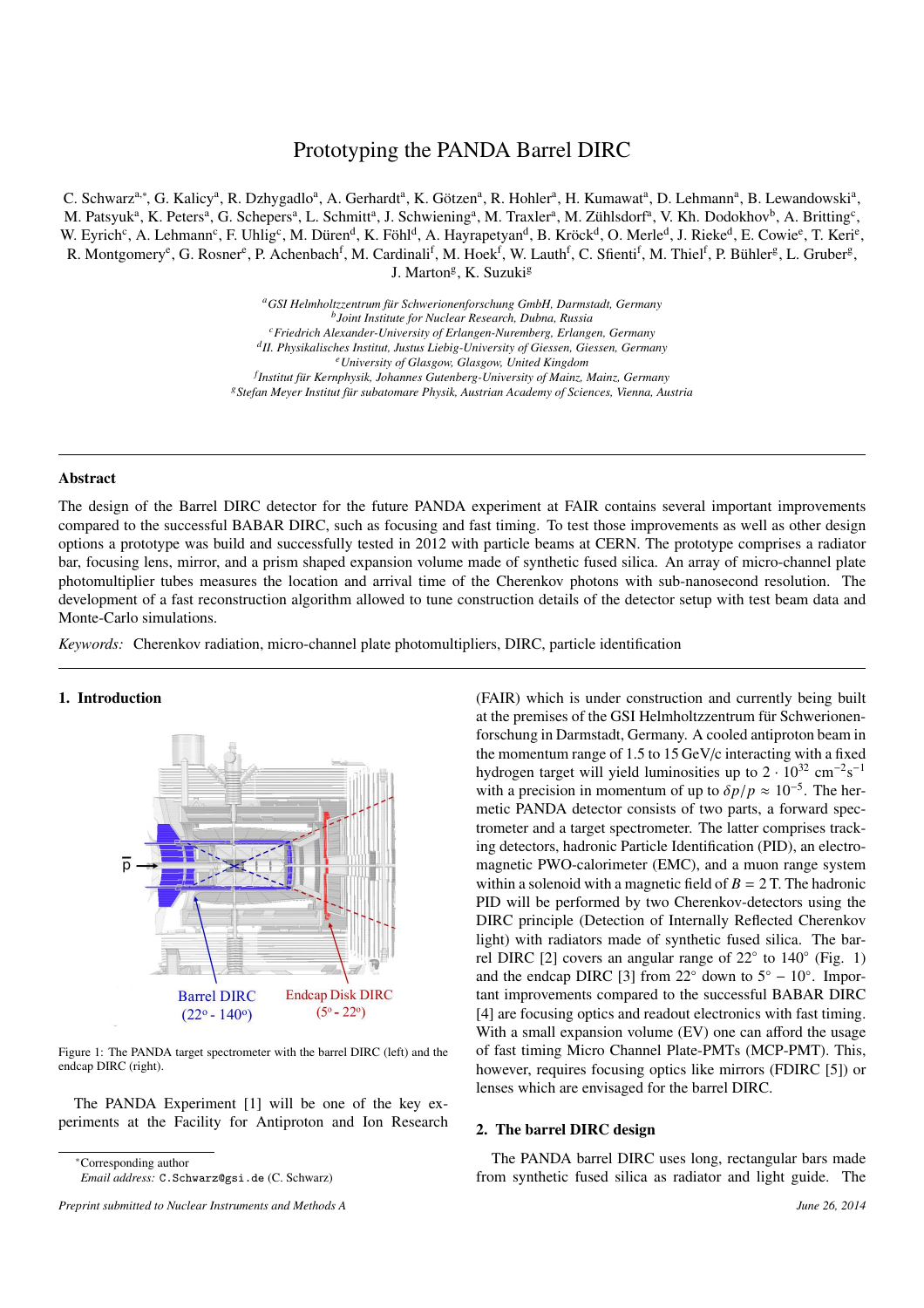choice of the material is due to its long transmission length, polishability, moderate dispersion, and radiation hardness [6]. Each bar is 2400 mm long with a cross section of  $17 \times 32$  mm<sup>2</sup>. There are 16 bar boxes holding five bars, placed side-byside with a small air gap between bars. The radius of the DIRC barrel is  $\approx$  48 cm. Mirrors at the forward end of the bars reflect the photons towards the backward end. Here, a lens focuses the photons through an expansion volume on the photon detection plane. Approximately 15000 channels of readout electronics are foreseen. The depth of the expansion volume is 30 cm (Fig. 2). Candidates for the photon



Figure 2: The barrel Dirc with expansion volume (left) and radiators/light guides (right).

detector are MCP-PMTs with a pixel size of  $5.9 \times 5.9$  mm<sup>2</sup>. The expected single photon Cherenkov angle resolution is  $\sigma_{C,\gamma}$  = 8 − 9 mrad, dominated by the contribution from the photon detector pixel size,  $\sigma_{C,Det.} = 6.3$  mrad, and the chromatic resolution,  $\sigma_{C,Chrom.} = 5$  mrad [7].

The following design options are under study: instead of using a single expansion volume filled with oil (e.g. Marcol82 [8]) to match the refractive index of the radiator, single prisms made from synthetic fused silica are considered. Their absorption length for photons extends far in the UV region resulting in a better photon yield. However, the reconstruction of the photon path is more complex due to side reflections. The cost of the radiator fabrication is dominated by the polishing of the side surfaces with a surface roughness of  $\sigma = 5$  Å. Using a single wide radiator plate per bar box, as proposed for the Belle II TOP [9], reduces the number of surfaces to polish and, therefore, the fabrication cost. The total number of photons reaching the photon detector depends on the choice of the focusing lenses. Traditional singlet or doublet lenses require an air gap between the lens and the EV. However, a large fraction of the Cherenkov photons is reflected at the curved lens/air interface, leading to a loss of photons and a deterioration of the Cherenkov angle measurement. Optimization of the optics in software using ZEMAX [10], standalone ray tracing and PANDARoot/Geant simulation [11, 12] shows that a multi-component lens (Fig. 3), using a material with a higher refractive index than fused silica, may offer a solution to

the photon loss issue.



Figure 3: Lens configuration without air gap between lens attached to the expansion volume (left) and the radiator (right).

## 3. Prototyping

Several key aspects of the current design were implemented in a system prototype and tested in summer 2012 in a secondary hadron/lepton beam at the T9 beam line area of the CERN proton synchrotron, The beam momentum was adjusted between 1.5 and 10 GeV/c. The trigger was provided by two scintil-



Figure 4: The schematic setup of the prism and the radiator plate and the picture of it as insert (the plate is on the left side).

lator counters. Two tracking stations using scintillating fibers measured the beam direction. A time-of-flight system provided pion/proton tagging up to 6 GeV/c momentum. Radiator bars and plates were coupled to a prism (Fig. 4) with 300 mm base length. The back side of the prism was covered with nine Planacon MCP-PMTs X85112 from PHOTONIS [13]. The readout was performed with Trigger Readout Boards (TRB) [14]. A total of about 220M triggers were recorded in several configurations. Spherical and cylindrical focusing lenses with and without anti-reflective coating were tested in combination with synthetic fused silica bars produced from different manufacturers, including a 17 cm-wide radiator plate made from the same material. The polar angle between the particle beam and the bar was varied between 20◦ and 155◦ and the intersection point between beam and bar was adjusted by some 80 cm along the long bar axis. The detected number of photons is shown in Fig.